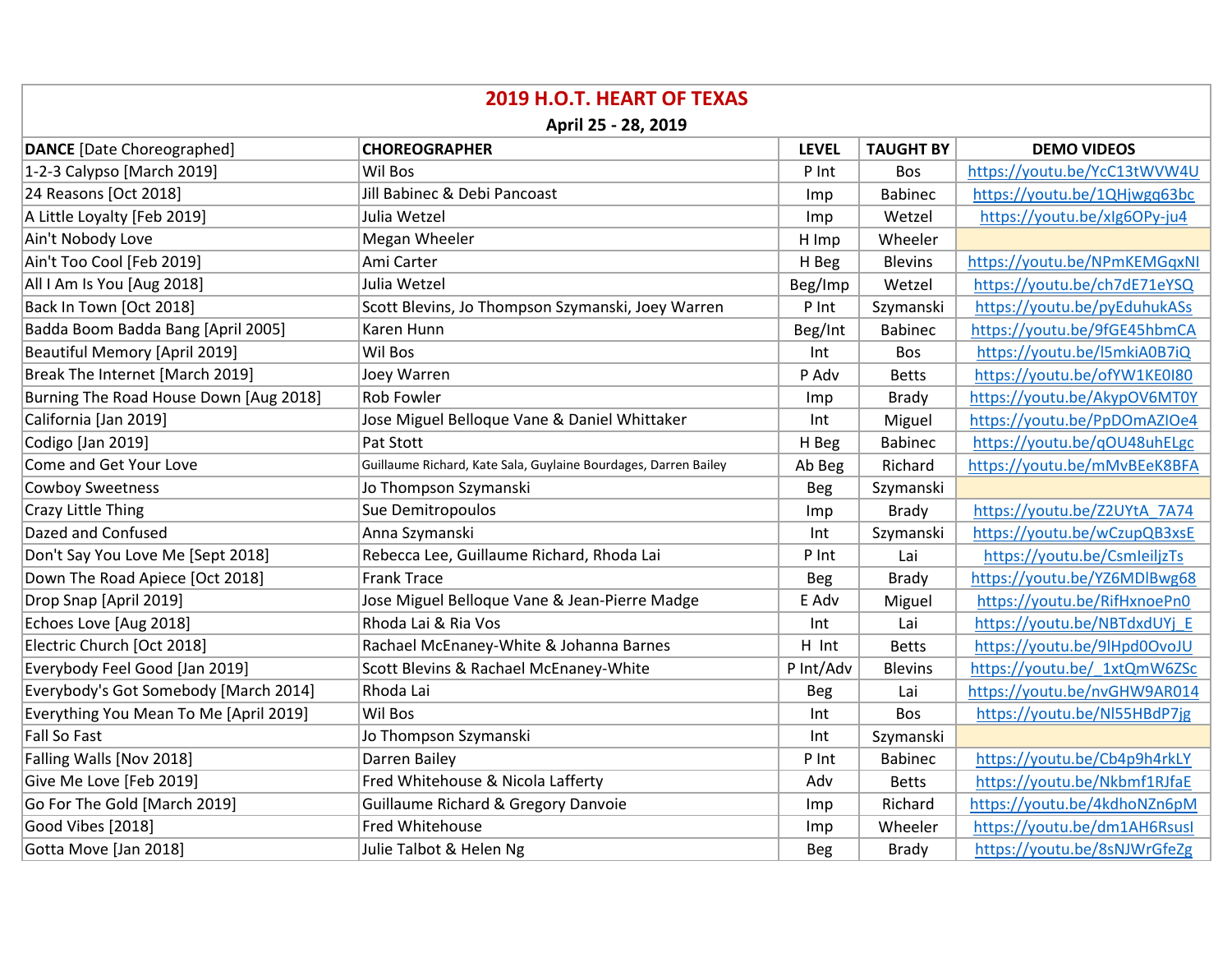| Graffiti [Nov 2018]                     | Karl-Harry Winson                                           | H Int      | <b>Babinec</b> | https://youtu.be/CCYyuwWDvoU |
|-----------------------------------------|-------------------------------------------------------------|------------|----------------|------------------------------|
| Hands In The Air [March 2019]           | Debbie Rushton                                              | E Int      | <b>Betts</b>   | https://youtu.be/qqtquHsofNU |
| Happier [Jan 2019]                      | Rhoda Lai, Rebecca Lee, Philip Sobrielo, Tomohiro Lizuka    | H Int      | Lai            | https://youtu.be/myQOYAVnL9c |
| Honky Tonk Mood [Feb 2019]              | Rob Fowler & Maddison Glover                                | E Int      | <b>Brady</b>   | https://youtu.be/ezAAD5wJiNo |
| Hotshot                                 | Megan Wheeler                                               | <b>Beg</b> | Wheeler        |                              |
| Hotel Room [Year 2019]                  | Daniel Trepat, Jose MB Vane Sebastiaan Holtland             | Int        | Miguel         | https://youtu.be/-lceSIVZPSU |
| I'm So Low [March 2019]                 | <b>Guillaume Richard</b>                                    | H Int      | Richard        | https://youtu.be/ddMIIZTXmKE |
| In The Six [March 2019]                 | Shane McKeever & Joey Warren                                | Adv        | <b>Betts</b>   | https://youtu.be/Z5WDnGFGmgw |
| It's All About The 3 Steps [March 2019] | Jose Miguel Belloque Vane & Roy Verdonk                     | <b>Beg</b> | Miguel         | https://youtu.be/u0mQSPiWhFc |
| Jukebox [March 2001]                    | Jo Thompson                                                 | Int        | Szymanski      | https://youtu.be/SDWm22zCPUk |
| Just A Phase [Jan 2019]                 | Maddison Glover & Fred Whitehouse                           | Int        | <b>Babinec</b> | https://youtu.be/-Crcp1z6wtg |
| Keep It Simple [Feb 2019]               | Maggie Gallagher                                            | <b>Beg</b> | Wetzel         | https://youtu.be/NJLzqfJ xDw |
| Let Me Down Slowly [Jan 2019]           | Julia Wetzel                                                | Int        | Wetzel         | https://youtu.be/qqWulEO0l-E |
| Loca Loca Loca [Feb 2019]               | Jose Miguel Belloque Vane, Sebastiaan Holtland, Roy Verdonk | Imp        | Miguel         | https://youtu.be/sigGCUb-wwA |
| Lonely Blues [April 2019]               | Rachael McEnaney-White                                      | Beg/Imp    | Szymanski      | https://youtu.be/BWTmWIIN8Mw |
| Lonely Lovers [Feb 2019]                | <b>Maddison Glover</b>                                      | Imp        | <b>Brady</b>   | https://youtu.be/z8Ky3yo6GAg |
| Lost In Japan [Aug 2018]                | Rhoda Lai                                                   | Imp        | Lai            | https://youtu.be/TyeqTOeWWDA |
| Love Don't Love [April 2019]            | Jose Miguel Belloque Vane & Kim Ray                         | Int        | Miguel         | https://youtu.be/q6ab-vgtPfA |
| Love You Anymore                        | Rhoda Lai                                                   | Imp        | Lai            |                              |
| Mad Crazy Love [March 2019]             | Gary O'Reilly                                               | Int        | Lai            | https://youtu.be/CIHHOXLxXzQ |
| Magia De Amor [April 2019]              | Wil Bos                                                     | Int        | Bos            | https://youtu.be/e7SLkkU1TwE |
| Making Up Excuses [April 2019]          | Wil Bos                                                     | Int        | Bos            | https://youtu.be/9wNseDssWOI |
| Maybe We Will [March 2019]              | Jose Miguel Belloque Vane & Tina Argyle                     | H Beg      | Miguel         | https://youtu.be/EhJoCEQ54qA |
| My Time Machine [March 2019]            | Guillaume Richard, Magali Chabret, Dwight Meessen           | Imp        | Richard        | https://youtu.be/dsUEvm4Lx9s |
| Never Love Again [Nov 2018]             | Guillaume Richard & Paul Snooke                             | Adv        | Richard        | https://youtu.be/szPluim008M |
| Not Above Love [May 2018]               | Megan Wheeler                                               | P Int      | Wheeler        | https://youtu.be/6NNNQ2-1XRM |
| Off My Feet [Jan 2019]                  | Michele Perron & Jo Thompson Szymanski                      | E Int      | Szymanski      | https://youtu.be/PN4eROgx3VI |
| Oh Henry [May 2018]                     | Joanne Brady & Gerard Murphy                                | Imp        | <b>Brady</b>   |                              |
| Oh Me Oh My Oh [Nov 2018]               | Rob Fowler                                                  | <b>Imp</b> | <b>Brady</b>   | https://youtu.be/AzfgZHX-iHU |
| Ooh Baby [Feb 2019]                     | Linda Burgess                                               | Beg        | <b>Brady</b>   |                              |
| Pillows [Oct 2018]                      | Linda Burgess                                               | <b>Beg</b> | <b>Brady</b>   | https://youtu.be/x6lfPVZAgZ8 |
| Prisoner                                | <b>Dustin Betts</b>                                         | P Adv      | <b>Betts</b>   |                              |
| Rainberry [Jan 2019]                    | Guillaume Richard & Jose Miguel Belloque Vane               | H Imp      | Richard        | https://youtu.be/pY6y4xkePhA |
| Road House Rock [July 2018]             | Joanne Brady                                                | Ab Beg     | <b>Brady</b>   | https://youtu.be/f647aql3x0M |